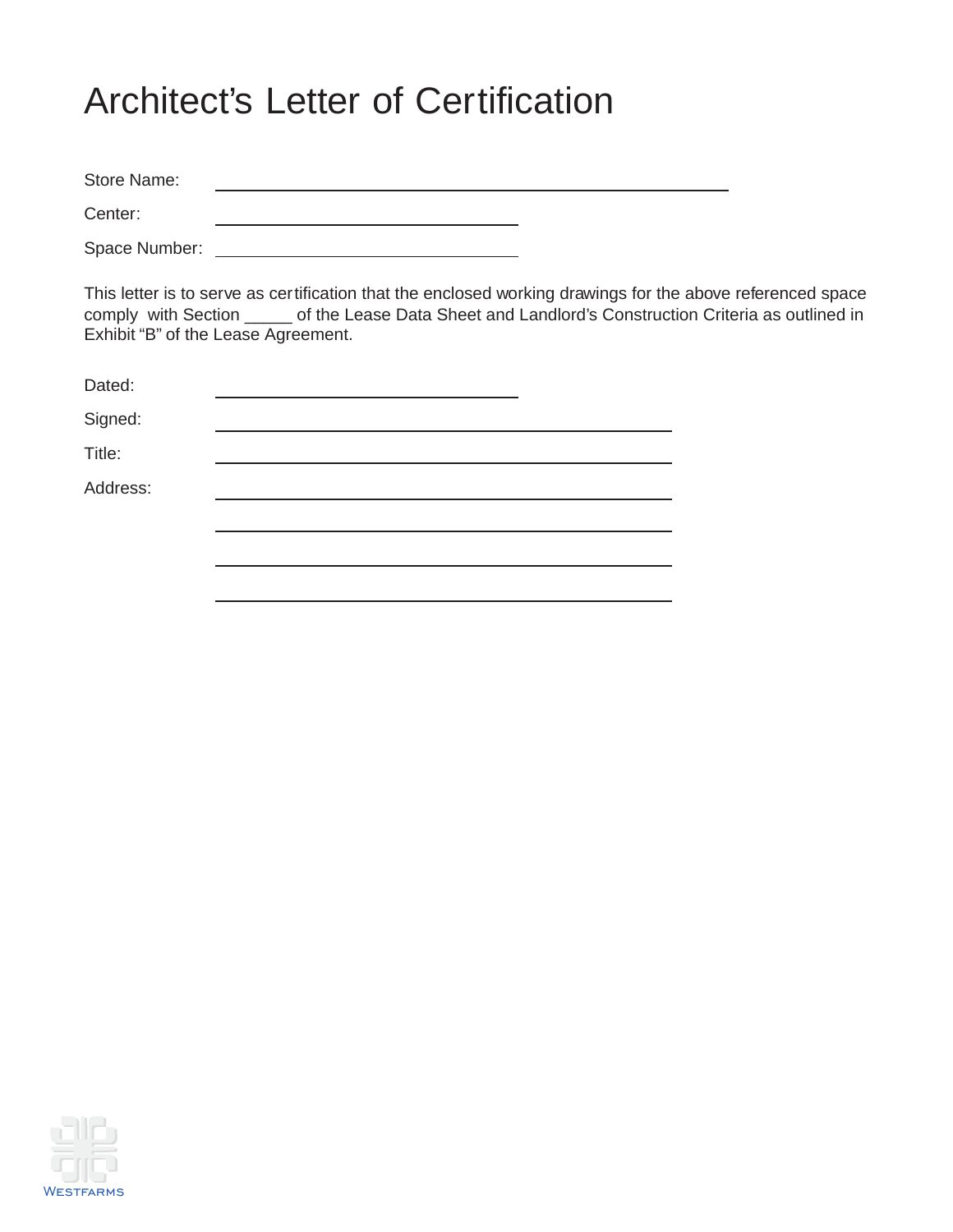# Store Completion Inspection

| Center:                                         |                                                                                                                                                                                                                                                                                                                                                                                                                  |
|-------------------------------------------------|------------------------------------------------------------------------------------------------------------------------------------------------------------------------------------------------------------------------------------------------------------------------------------------------------------------------------------------------------------------------------------------------------------------|
| Landlord dated $\frac{1}{\sqrt{1-\frac{1}{2}}}$ | The above named store was inspected on $\underline{\hspace{1cm}}$ / $\underline{\hspace{1cm}}$ / $\underline{\hspace{1cm}}$ by this office and is hereby certified<br>to be in compliance with the Construction Documents submitted to and approved by the                                                                                                                                                       |
|                                                 | The following is a list of items either incomplete or inconsistent to those documents:                                                                                                                                                                                                                                                                                                                           |
|                                                 |                                                                                                                                                                                                                                                                                                                                                                                                                  |
|                                                 | 2. $\frac{1}{2}$ $\frac{1}{2}$ $\frac{1}{2}$ $\frac{1}{2}$ $\frac{1}{2}$ $\frac{1}{2}$ $\frac{1}{2}$ $\frac{1}{2}$ $\frac{1}{2}$ $\frac{1}{2}$ $\frac{1}{2}$ $\frac{1}{2}$ $\frac{1}{2}$ $\frac{1}{2}$ $\frac{1}{2}$ $\frac{1}{2}$ $\frac{1}{2}$ $\frac{1}{2}$ $\frac{1}{2}$ $\frac{1}{2}$ $\frac{1}{2}$ $\frac{1}{2}$                                                                                           |
|                                                 |                                                                                                                                                                                                                                                                                                                                                                                                                  |
|                                                 | 4. $\frac{1}{\sqrt{1-\frac{1}{2}}\sqrt{1-\frac{1}{2}}\sqrt{1-\frac{1}{2}}\sqrt{1-\frac{1}{2}}\sqrt{1-\frac{1}{2}}\sqrt{1-\frac{1}{2}}\sqrt{1-\frac{1}{2}}\sqrt{1-\frac{1}{2}}\sqrt{1-\frac{1}{2}}\sqrt{1-\frac{1}{2}}\sqrt{1-\frac{1}{2}}\sqrt{1-\frac{1}{2}}\sqrt{1-\frac{1}{2}}\sqrt{1-\frac{1}{2}}\sqrt{1-\frac{1}{2}}\sqrt{1-\frac{1}{2}}\sqrt{1-\frac{1}{2}}\sqrt{1-\frac{1}{2}}\sqrt{1-\frac{1}{2}}\sqrt{$ |
|                                                 | $5.$ $\qquad \qquad$                                                                                                                                                                                                                                                                                                                                                                                             |
|                                                 | (Use Back of form for additional items)                                                                                                                                                                                                                                                                                                                                                                          |
|                                                 | The included list has been forwarded to the General Contractor to remedy same. A copy of this<br>form has also been sent to the Tenant.                                                                                                                                                                                                                                                                          |
| Signed:                                         | <u> 1989 - Johann Harry Barn, mars and deutscher Schwarzer († 1918)</u>                                                                                                                                                                                                                                                                                                                                          |
| Title:                                          |                                                                                                                                                                                                                                                                                                                                                                                                                  |
| Date:                                           | and the control of the control of the control of the control of the control of the control of the control of the                                                                                                                                                                                                                                                                                                 |
|                                                 |                                                                                                                                                                                                                                                                                                                                                                                                                  |
|                                                 |                                                                                                                                                                                                                                                                                                                                                                                                                  |
|                                                 |                                                                                                                                                                                                                                                                                                                                                                                                                  |
|                                                 |                                                                                                                                                                                                                                                                                                                                                                                                                  |
| Telephone:                                      |                                                                                                                                                                                                                                                                                                                                                                                                                  |
| Fax Number:                                     |                                                                                                                                                                                                                                                                                                                                                                                                                  |

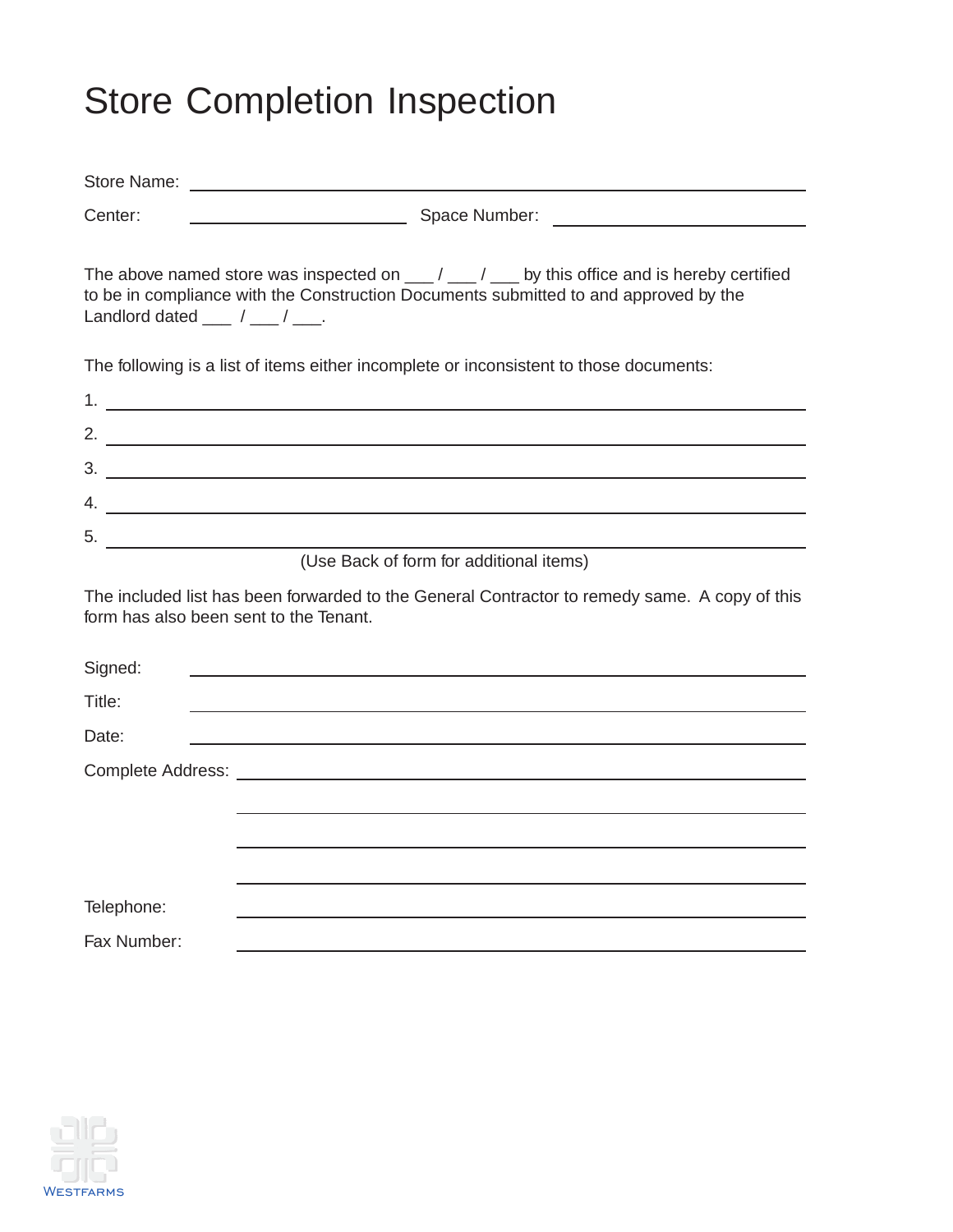### **Instructions For Completing the Form**

**General** All blanks on the forms must be filled in.

- 1. Forms must be completed by the Tenant's Mechanical or Electrical Engineer.
- 2. Tenant's architect is responsible for ensuring coordination of all mechanical and electrical work.
- 3. If the forms are not filled out or if they are not included with the Second Submittal, the Construction Drawings and Specifications will not be reviewed until a complete submittal is made.
- 4. For explanation of footnotes refer to page 3.
- **Mechanical** 1. Only recognized ASHRAE methods are to be employed.
	- 2. Wall, roof, etc., heat gain and heat loss BTU/SF criteria can be found on Design Criteria Package.
	- 3. Check sheets are not intended to be a calculation method but merely a standard summary of data as was used by the Tenant's engineer. All factors provided are minimums.

**Electrical** All data presented shall be as per NEC.

Page 1 of 5 Westfarms Appendix A; 02-97

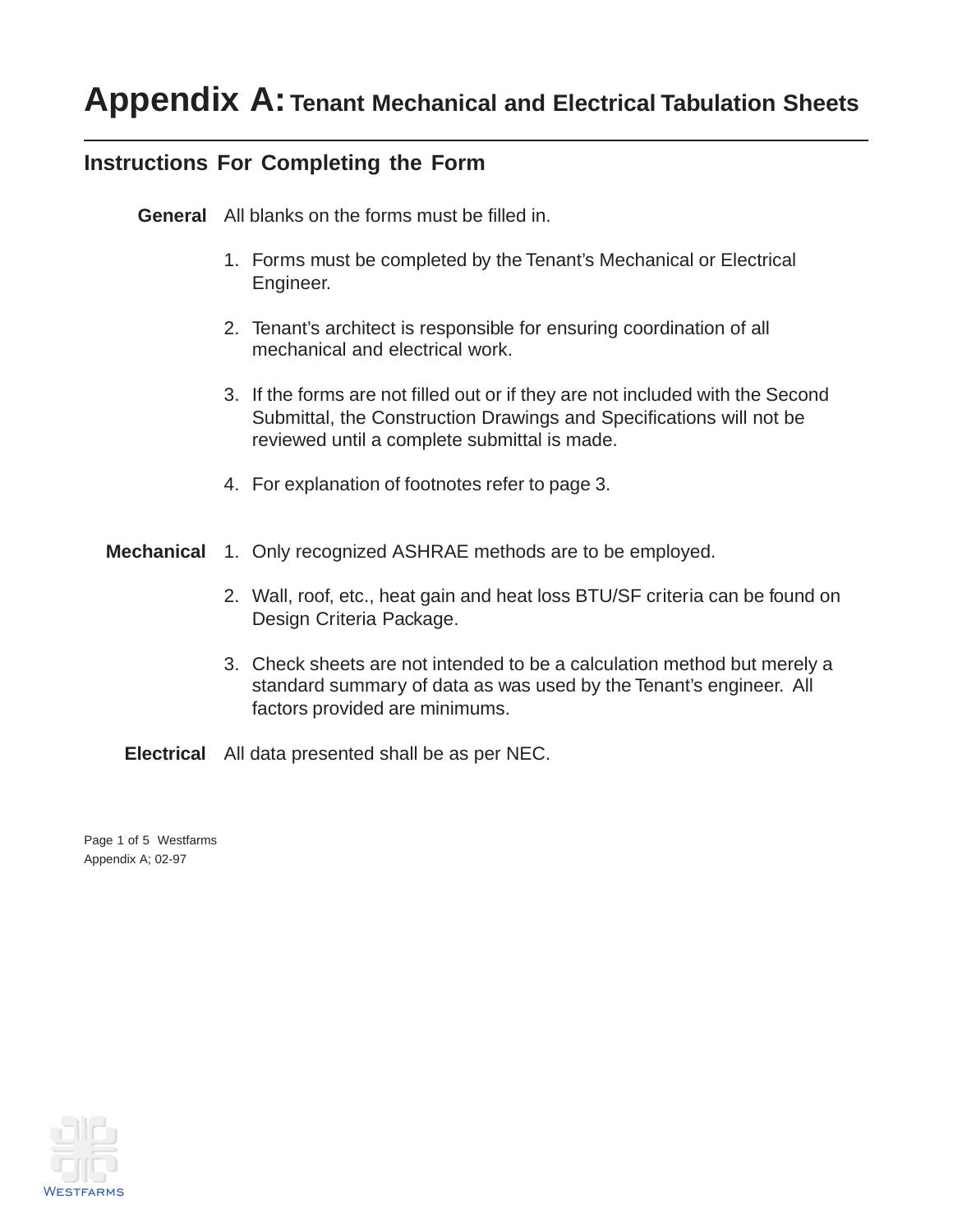## **Tenant Mechanical Load Calculation Check Sheet For Tenants Connecting to the Central Air-Conditioning System**

| <b>Tenant Name</b> |         |                 | Space No. |       |
|--------------------|---------|-----------------|-----------|-------|
| Lease Area         | SQ. FT. | Product/Service |           | ∟evel |

| <b>COOLING LOAD CALCULATIONS FOR SALES AREA</b> |                                               |                   |                       |   | SQ. FT.                            |                                                                           |
|-------------------------------------------------|-----------------------------------------------|-------------------|-----------------------|---|------------------------------------|---------------------------------------------------------------------------|
| <b>Description</b>                              | <b>Total Watts,</b><br><b>Persons or Area</b> | <b>Multiplier</b> | <b>BTUH (Cooling)</b> |   | Percentage<br><b>Plenum Credit</b> | <b>W/Ceiling Plenum</b><br><b>Credit Nominal</b><br><b>BTUH (Cooling)</b> |
| Recessed Lighting 1                             |                                               | x3.41             | $=$                   | X | $\%$                               | $=$                                                                       |
| Track & Case Ltg 2                              |                                               | x3.41             | $=$                   | X | 100%                               | $=$                                                                       |
| Equipment 2                                     |                                               | x3.41             | $=$                   | X | 100%                               | $=$                                                                       |
| People<br>(1 Person/75 SF)                      |                                               | x 315             | $=$                   | X | 100%                               | $=$                                                                       |
| Roof 3                                          | SF x                                          | <b>BTU/SF</b>     | $=$                   | X | $\%$                               | $=$                                                                       |
| Walls 3                                         | SF x                                          | <b>BTU/SF</b>     | $=$                   | X | 100%                               | $=$                                                                       |
| Doors, Windows, Infiltration, Etc.              |                                               |                   |                       | X | 100%                               | $=$                                                                       |
| <b>TOTAL BTUH</b>                               |                                               |                   |                       |   |                                    |                                                                           |

| <b>Description</b> | <b>Total BTUH</b> | <b>Divisor</b>                       |          | <b>Total Cooling Required</b> |
|--------------------|-------------------|--------------------------------------|----------|-------------------------------|
| Nominal Cooling    |                   | $(1.08 \times 20^{\circ} \text{ F})$ | $\equiv$ | CFM                           |

#### **HEATING LOAD CALCULATIONS FOR SALES AREA**

| <b>Description</b>                 | Area | <b>BTUH</b>   | <b>Peak BTUH (Heating)</b> |
|------------------------------------|------|---------------|----------------------------|
| Roof 3                             | SF x | <b>BTU/SF</b> | $=$                        |
| Walls 3                            | SF x | <b>BTU/SF</b> | =                          |
| Doors, Windows, Infiltration, Etc. |      |               | $=$                        |
| <b>TOTAL BTUH</b>                  |      |               |                            |

Page 2 of 5 Westfarms Appendix A; 02-97

See Page 3 of 5 for Footnotes

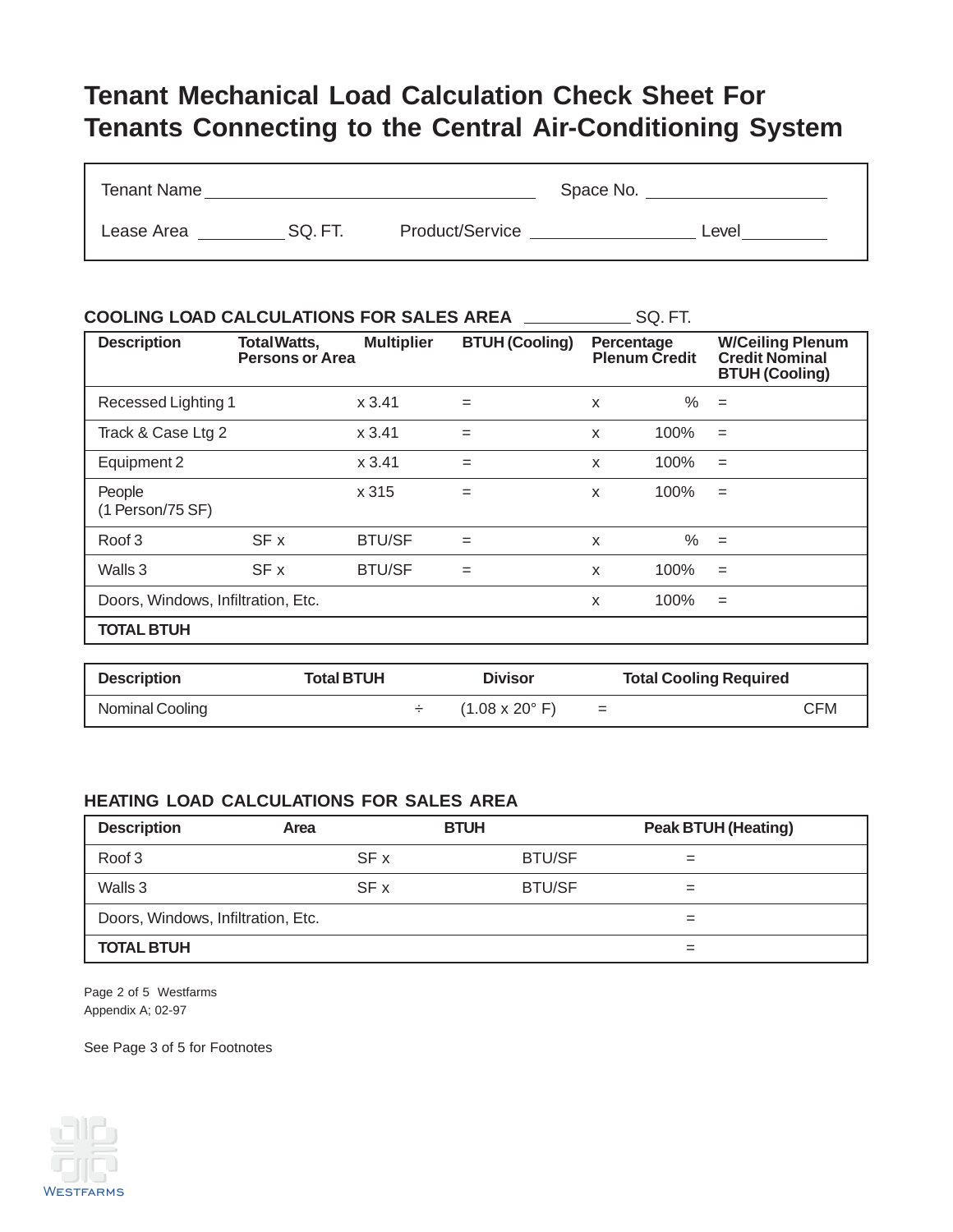### **COOLING LOAD CALCULATIONS** FOR STOCK AND/OR REMAINING AREAS **SQ. FT.** SQ. FT.

| <b>Description</b>                 | <b>TotalWatts,</b><br><b>Persons or Area</b> | <b>Multiplier</b>               | <b>BTUH (Cooling)</b> |   | Percentage<br><b>Plenum Credit</b> | <b>W/Ceiling Plenum</b><br><b>Credit Nominal</b><br><b>BTUH (Cooling)</b> |
|------------------------------------|----------------------------------------------|---------------------------------|-----------------------|---|------------------------------------|---------------------------------------------------------------------------|
| Lighting 1                         |                                              | x3.41                           | $=$                   | X | %                                  | $=$                                                                       |
| Equipment 2                        |                                              | x3.41                           | $=$                   | X | 100%                               | $=$                                                                       |
| Transformer<br>(KW Capacity)       |                                              | x 138.11<br>(0.90)(0.045)(3410) | $=$                   | X | 100 %                              | $=$                                                                       |
| Roof 3                             | SF x                                         | <b>BTU/SF</b>                   | $=$                   | X | $\%$                               | $=$                                                                       |
| Walls 3                            | SF x                                         | <b>BTU/SF</b>                   | $=$                   | X | 100%                               | $=$                                                                       |
| Doors, Windows, Infiltration, Etc. |                                              |                                 |                       | X | 100%                               | $=$                                                                       |
| <b>TOTAL BTUH</b>                  |                                              |                                 |                       |   |                                    | $=$                                                                       |

| <b>Description</b> | Total BTUH | Divisor                              |     | <b>Total Cooling Required</b> |
|--------------------|------------|--------------------------------------|-----|-------------------------------|
| Nominal Cooling    |            | $(1.08 \times 20^{\circ} \text{ F})$ | $=$ | ਼ਸ ਅ                          |

#### **HEATING LOAD CALCULATIONS FOR STOCK AND/OR REMAINING AREAS**

| <b>Description</b>                 | Area | <b>BTUH</b>   | <b>Peak BTUH (Heating)</b> |
|------------------------------------|------|---------------|----------------------------|
| Roof 3                             | SF x | <b>BTU/SF</b> | =                          |
| Walls 3                            | SF x | <b>BTU/SF</b> |                            |
| Doors, Windows, Infiltration, Etc. |      |               |                            |
| <b>TOTAL BTUH</b>                  |      |               |                            |

#### **FOOTNOTES:**

1. Actual plan count, not square foot factors (Coordinate with Electrical Drawings).

2. Kitchen or other powered equipment - attach separate Calculation Sheet(s).

3. For heat gain and heat loss BTU/SF criteria see Design Criteria Package.

Page 3 of 5 Westfarms Appendix A; 02-97

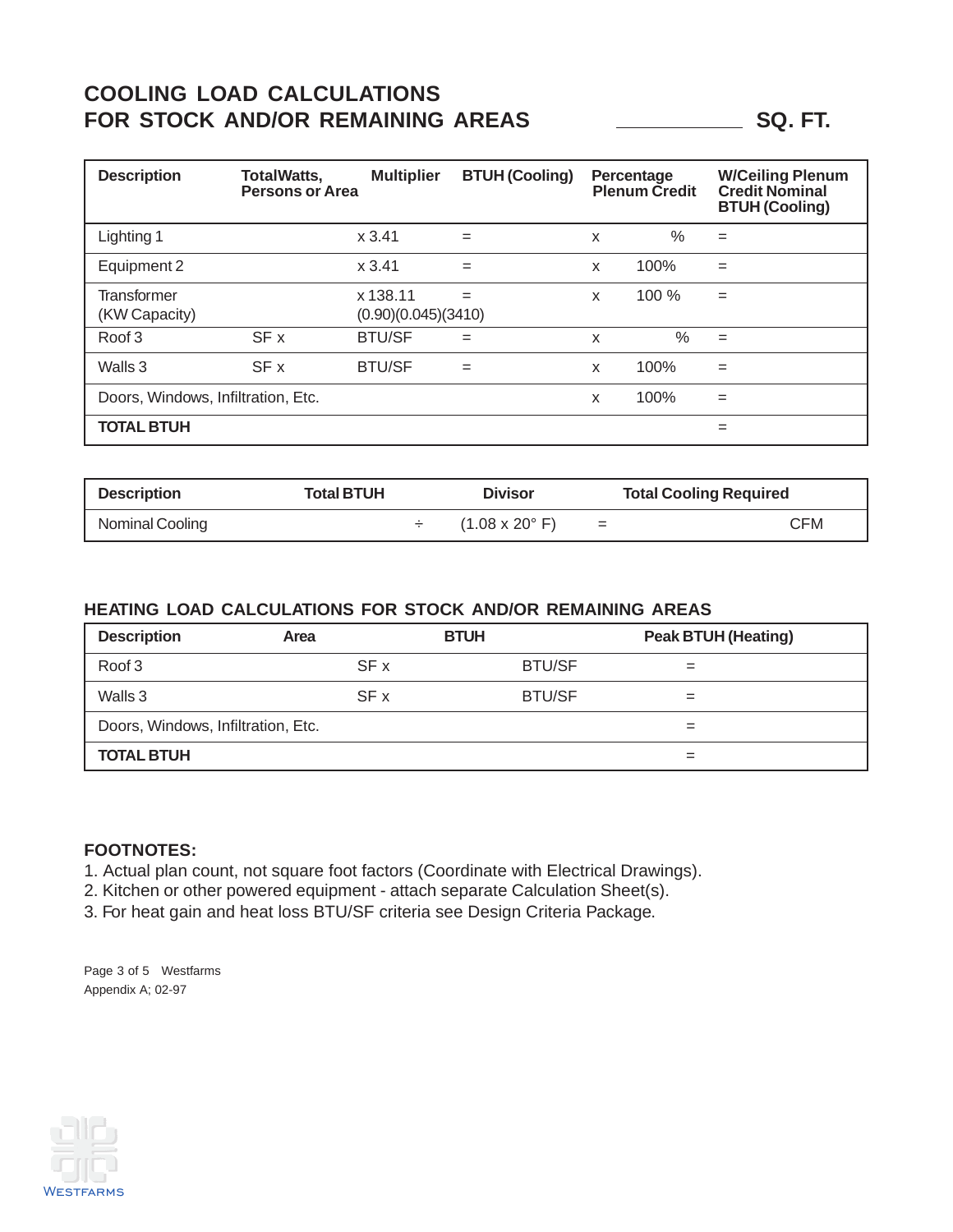## **SUMMARY SHEET FOR MECHANICAL DATA TABULATION**

| <b>Description</b>             | <b>CFM</b> | <b>Landlord Approved CFM</b> |
|--------------------------------|------------|------------------------------|
| <b>Grand Total NOMINAL CFM</b> |            |                              |
| <b>Requested CFM</b>           |            |                              |

| Description                         | <b>Total BTUH</b> | <b>Divisor</b> | Total |
|-------------------------------------|-------------------|----------------|-------|
| <b>Grand Total Heating Required</b> |                   | $3410 =$       | KW    |
| Requested Heating Capacity          |                   | $3410 =$       | KW    |

Calculation Check Sheet Preparer's Information:

Name

Company

Telephone Fax

Page 4 of 5 Westfarms Appendix A; 02-97

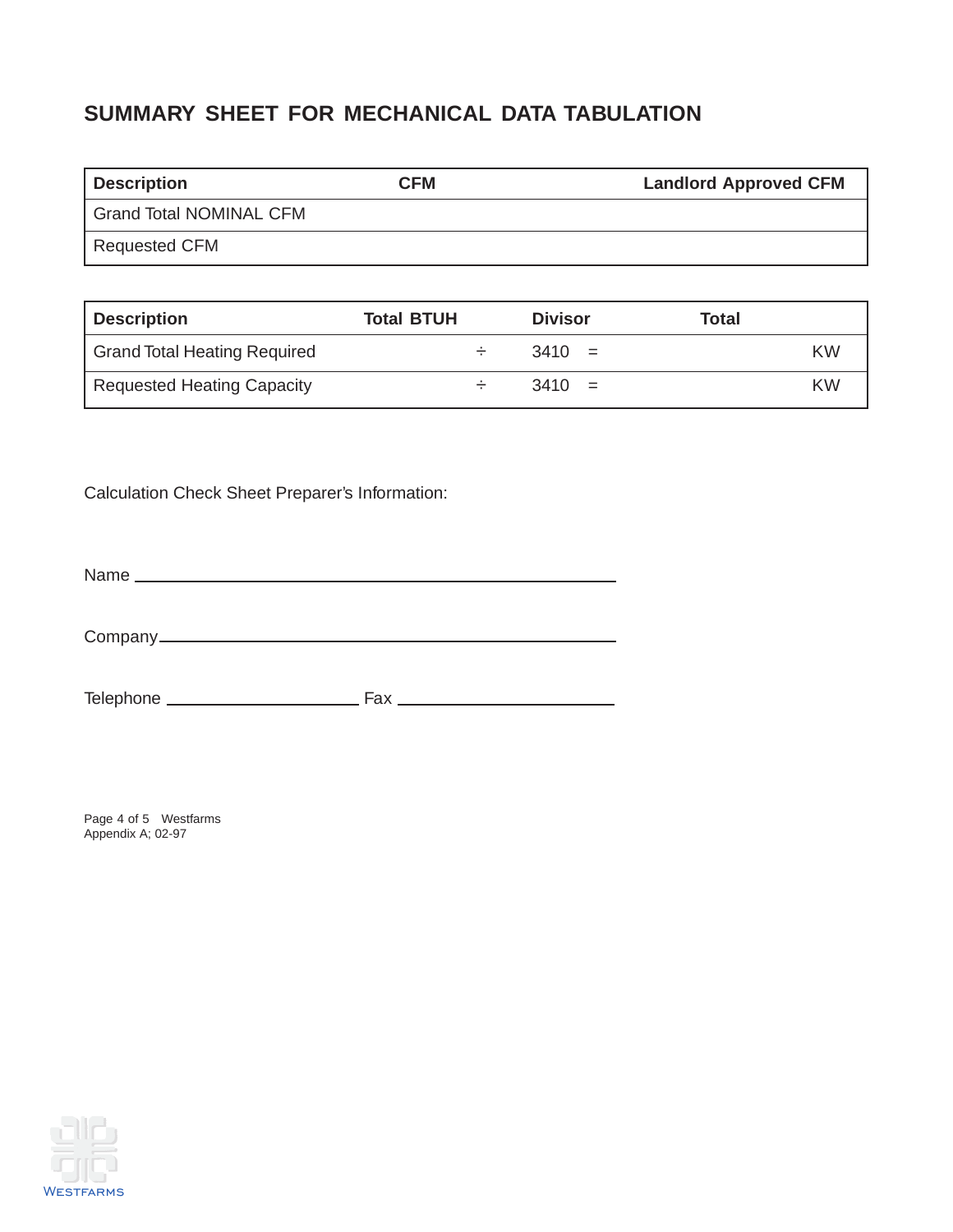### **Tenant Electrical Data Tabulation Sheet**

| <b>Tenant Name</b>               |                   | Space No. _ |       |
|----------------------------------|-------------------|-------------|-------|
| Lease Area _____________ SQ. FT. | Product/Service - |             | Level |

| <b>Load Type</b>                                                       | <b>Connected KW</b> |
|------------------------------------------------------------------------|---------------------|
| Space Lighting                                                         |                     |
| Showcase Lighting                                                      |                     |
| Sign Lighting                                                          |                     |
| Receptacles                                                            |                     |
| <b>Water Heating</b>                                                   |                     |
| Toilet Exhaust Fan (HP)                                                |                     |
| <b>Special Appliances or Equipment 1</b>                               |                     |
| Miscellaneous (Indicate)                                               |                     |
| <b>Space Heating</b>                                                   |                     |
| Air Conditioning (HP, KW or FLA)                                       |                     |
| Fan Coil Unit (HP)                                                     |                     |
| Exhaust Hood Fan(s) (HP)                                               |                     |
| Make-up Air Fan (HP)                                                   |                     |
| Largest Motor______________, Total Motor (HP)                          |                     |
| Transformer Size (KW or KVA - Indicate)                                |                     |
| <b>TOTAL CONNECTED LOAD (KW)</b>                                       |                     |
| <b>TOTAL SIMULTANEOUS LOAD (KW)</b><br>(Maintained at 3 hours or more) |                     |

Footnote 1: Attach separate sheet outlining equipment name, location, KW or HP, etc.

PREPARED & CERTIFIED BY:

#### **Do Not Write Below This Line**

| 480/277 volt, 3 phase, 4 wire power to Tenant space provided by the Tenant (lighting and power) |         |  |
|-------------------------------------------------------------------------------------------------|---------|--|
| Conductors                                                                                      | Conduit |  |
| Switch                                                                                          | Fuse    |  |

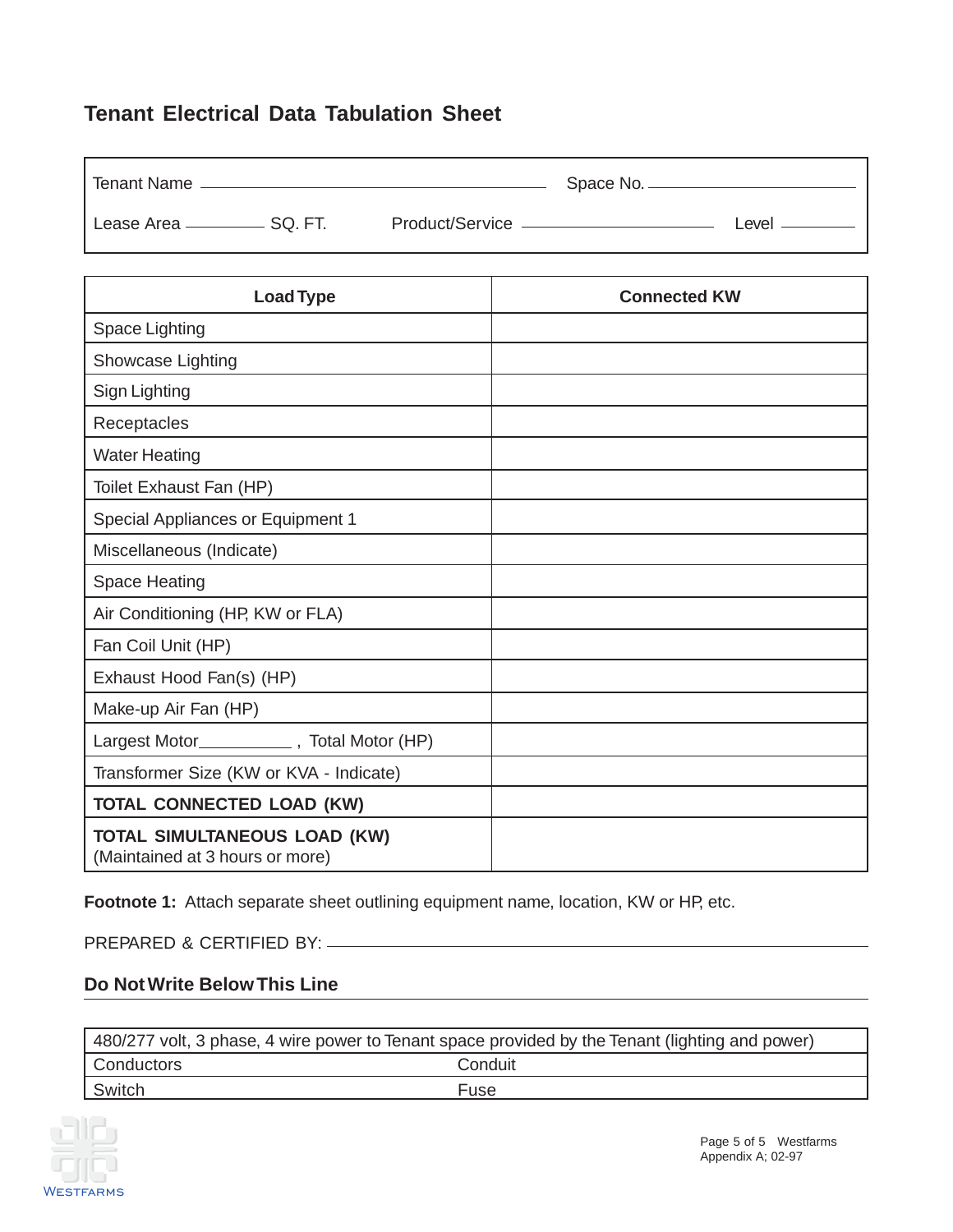# **Appendix B: Pre-Construction Information Form**

This form is to be completed prior to the Pre-Construction Meeting to be held with Landlord's Field Representative. Construction work may not commence until this form is completed in its entirety and approved by Landlord's Project Manager or designated representative.

| 1. | <b>General Contractor:</b>    |  |
|----|-------------------------------|--|
|    | Superintendent:               |  |
|    |                               |  |
|    | Address:                      |  |
|    |                               |  |
|    |                               |  |
|    |                               |  |
|    | Office Phone:                 |  |
|    |                               |  |
|    | 2. Mechanical Contractor:     |  |
|    | Superintendent:               |  |
|    | Address:                      |  |
|    |                               |  |
|    |                               |  |
|    |                               |  |
|    | Office Phone:                 |  |
|    |                               |  |
| 3. | <b>Electrical Contractor:</b> |  |
|    | Superintendent:               |  |
|    |                               |  |
|    | Office Phone:                 |  |
|    |                               |  |
|    |                               |  |
| 4. | <b>Plumbing Contractor:</b>   |  |
|    | Superintendent:               |  |
|    |                               |  |
|    | Office Phone:                 |  |
|    |                               |  |